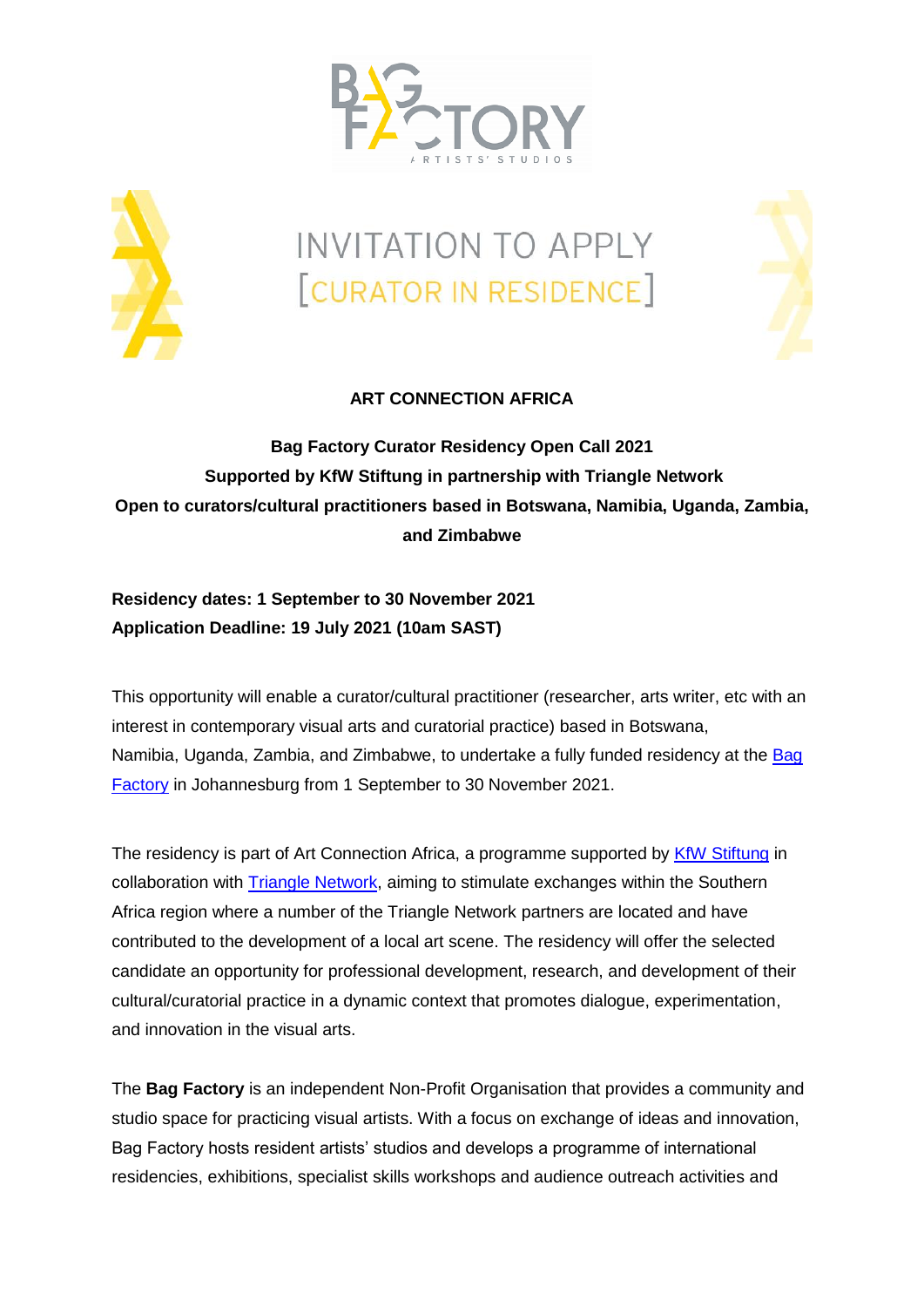events. The Bag Factory has been supporting and promoting the visual arts in South Africa since 1991. It is affiliated with the Triangle Network.

# **The Residency**

The selected candidate is offered a desk space in the office of the Bag Factory with access to the gallery and events facilities. The candidate will have the support of Bag Factory staff and artists to quickly become part of the community. They will also be encouraged to interact with local artists, curators and other arts professionals in order to expand their networks and experience the new context.

At the same time, the selected curator/cultural practitioner is expected to be driven, selfsufficient and use their initiative to ensure a successful residency.

#### **The residency comprises:**

- Accommodation (self-contained room with own bathroom and basic kitchenette)
- A desk space with access to other facilities to organise activities
- Basic living expenses
- A small budget for organising curatorial/cultural activities including talks, a conference, an exhibition, or a publication
- Economy return flights, visa, medical insurance, and Covid-19 testing as required
- Local travel budget
- Administrative and peer support is also provided

#### **Selection and Eligibility**

The residency is open to curators/cultural practitioners of contemporary visual arts in all its forms and media based in Botswana, Namibia, Uganda, Zambia, and Zimbabwe and are under the age of 45. Curators/cultural practitioners with a significant track record delivering high quality projects who have not had the opportunity to work in South Africa will be prioritised. Applicants should have at least a moderate level of spoken English, and should feel comfortable engaging in (public) artistic discussions in English. It is important that all applicants research Bag Factory thoroughly before submitting their application so as to be fully aware of the context which they would, if successful, be entering.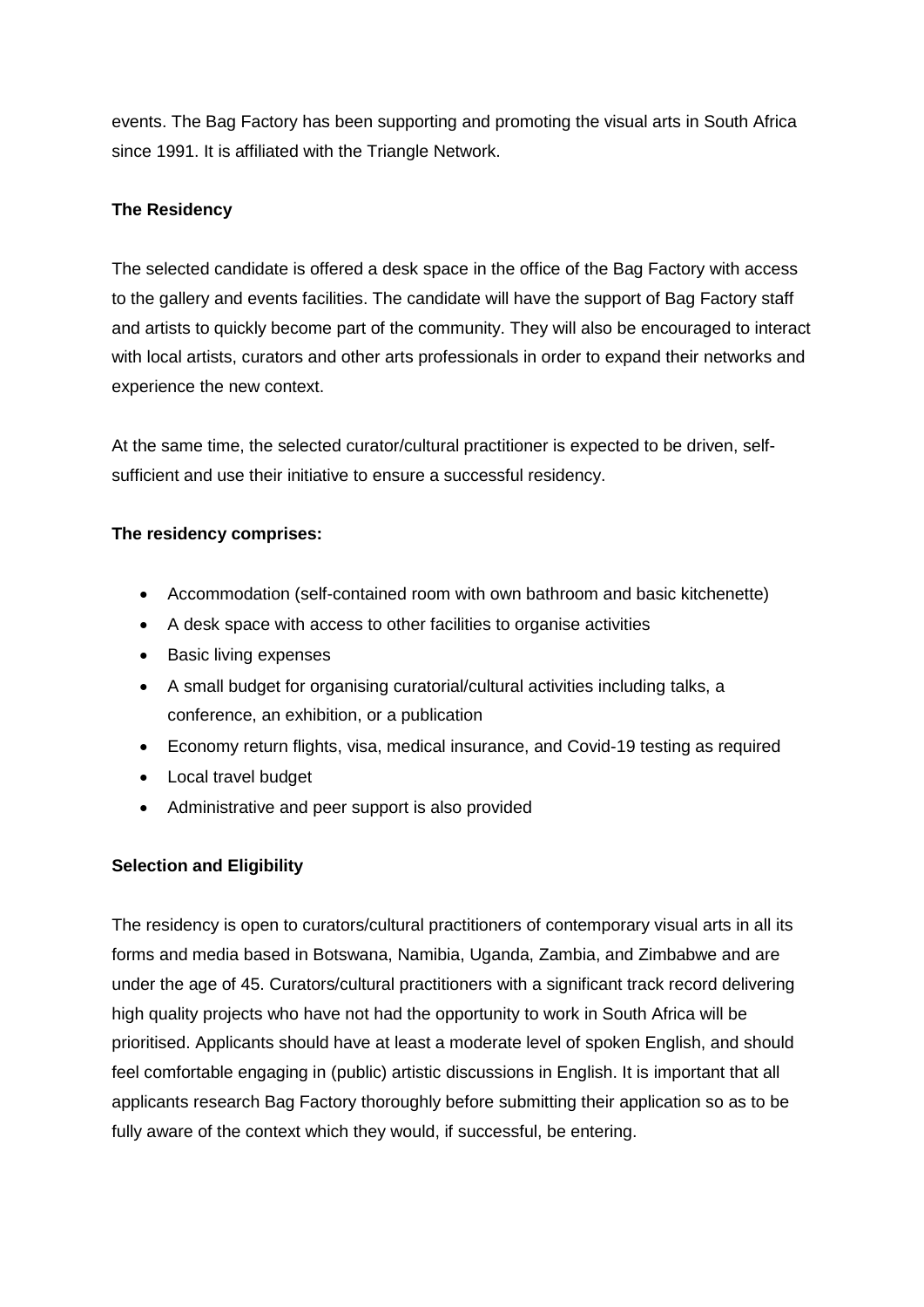The selected curator/cultural practitioner should be able to engage discursively and speculatively with Bag Factory's environment and Johannesburg's wider artistic and cultural context. With this in mind, applicants should submit a project proposal within their application, outlining their specific research interests and intentions for the residency. Those who fail to submit a considered proposal that is specific to this residency and the Johannesburg/South African context will be disqualified.

#### **NB.**

- The candidate must not have received prior funding from KfW Stiftung.
- The residency offer is subject to the candidate being able to obtain the relevant visa and any other documentation/health screenings required to enter South Africa.
- The residency offer is subject to Covid-19 travel restrictions in South Africa, and residency dates/travel arrangements may be changed at short notice.
- Entry into South Africa is currently subject to the traveller producing a certificate of negative Covid-19 test result not older than 72 hours from the time of departure.

#### **Selection Process**

The curator will be selected by a committee including representatives from Bag Factory, Triangle Network and KfW Stiftung. The successful curators only will be notified by **30 July 2021**.

# **Application Procedure**

We accept digital applications only. Please prepare a pdf or a folder including the following information.

1. A statement describing your areas of interest and research (up to 250 words).

2. A minimum of 20 images of recent projects, with captions and a short description if necessary.

3. A CV/Resume incl. relevant exhibition if any and former residencies if any.

4. A simple statement outlining your plans, if you were to be offered the residency, which could include a short description of a research project specific to the context of Johannesburg or your residency at Bag Factory (up to 250 words). This proposal does not have to be definitive and can change during the course of the residency.

5. Any relevant documentation (e.g. articles or papers by you or your projects, etc)

6. A cover sheet with name, contact address, e-mail and telephone numbers if available,